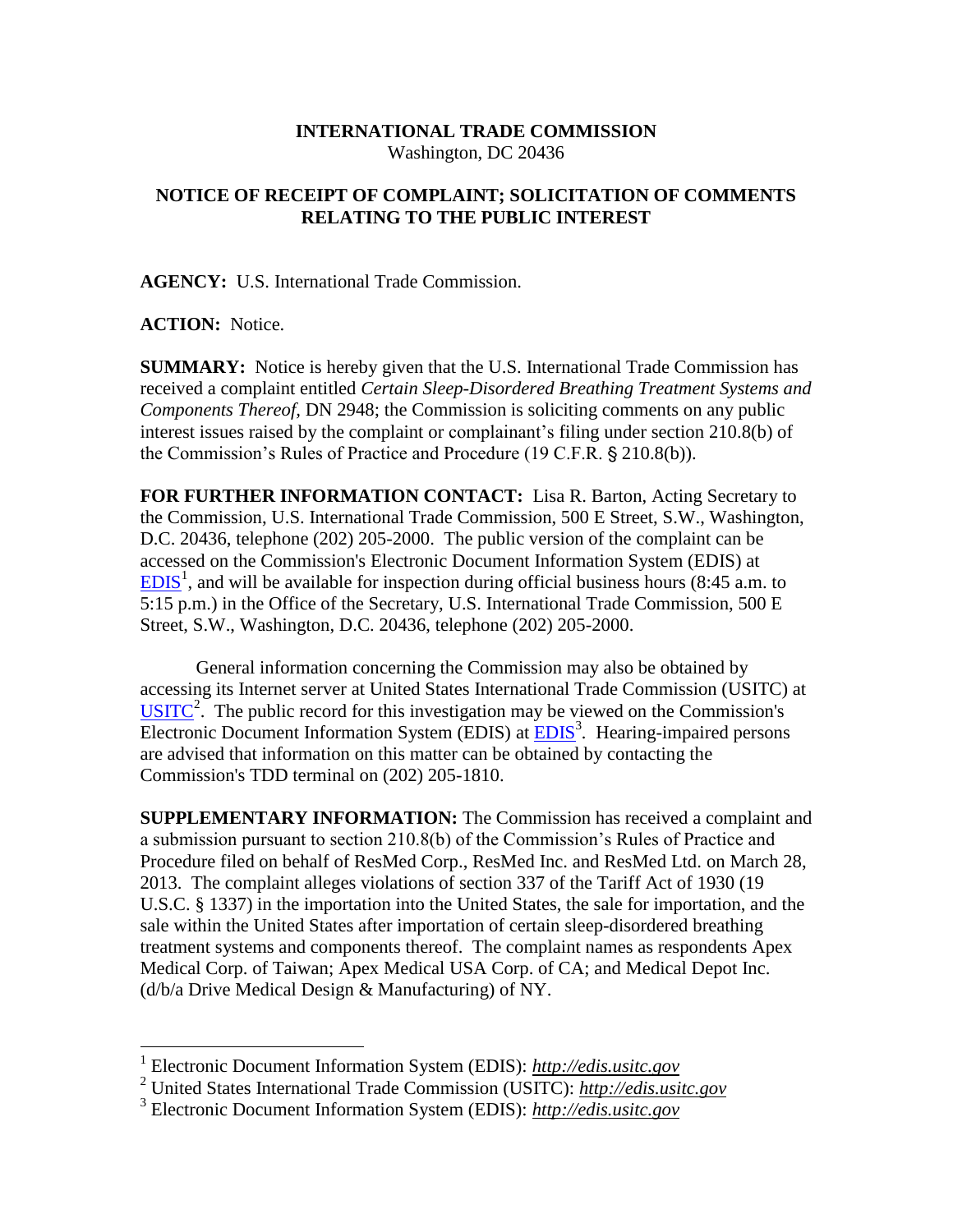Proposed respondents, other interested parties, and members of the public are invited to file comments, not to exceed five (5) pages in length, inclusive of attachments, on any public interest issues raised by the complaint or section 210.8(b) filing. Comments should address whether issuance of the relief specifically requested by the complainant in this investigation would affect the public health and welfare in the United States, competitive conditions in the United States economy, the production of like or directly competitive articles in the United States, or United States consumers.

In particular, the Commission is interested in comments that:

- (i) explain how the articles potentially subject to the requested remedial orders are used in the United States;
- (ii) identify any public health, safety, or welfare concerns in the United States relating to the requested remedial orders;
- (iii) identify like or directly competitive articles that complainant, its licensees, or third parties make in the United States which could replace the subject articles if they were to be excluded;
- (iv) indicate whether complainant, complainant's licensees, and/or third party suppliers have the capacity to replace the volume of articles potentially subject to the requested exclusion order and/or a cease and desist order within a commercially reasonable time; and
- (v) explain how the requested remedial orders would impact United States consumers.

Written submissions must be filed no later than by close of business, eight calendar days after the date of publication of this notice in the *Federal Register*. There will be further opportunities for comment on the public interest after the issuance of any final initial determination in this investigation.

Persons filing written submissions must file the original document electronically on or before the deadlines stated above and submit 8 true paper copies to the Office of the Secretary by noon the next day pursuant to section 210.4(f) of the Commission's Rules of Practice and Procedure (19 C.F.R. 210.4(f)). Submissions should refer to the docket number ("Docket No. 2948") in a prominent place on the cover page and/or the first page. (*See* Handbook for Electronic Filing Procedures, *Electronic Filing Procedures*<sup>4</sup>). Persons with questions regarding filing should contact the Secretary (202-205-2000).

 $\overline{a}$ 

<sup>4</sup> Handbook for Electronic Filing Procedures:

http://www.usitc.gov/secretary/fed reg notices/rules/handbook on electronic filing.pdf